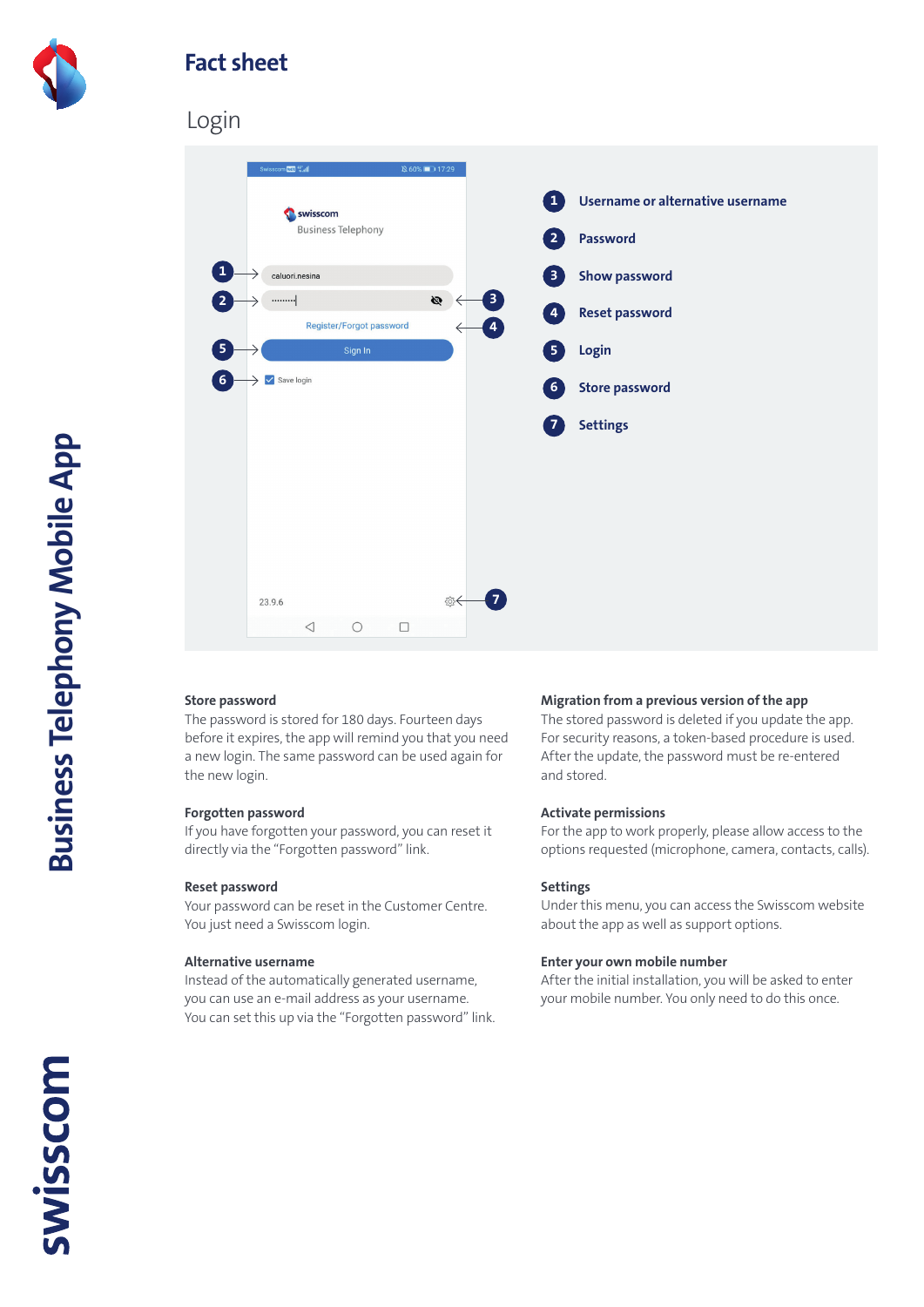

# Initial screen after login

| Swisscom Mill 46" all                            |                     | 11:08          |              |                            |
|--------------------------------------------------|---------------------|----------------|--------------|----------------------------|
|                                                  | <b>Call History</b> | $\vec{U}$      | 2            | 1 Open main menu shortcut  |
| Cleaver, Robert<br>$\mathsf{CR}$<br>$\times$ 256 |                     | Today<br>11:08 | 2            | <b>Delete call history</b> |
|                                                  |                     |                | 8            | <b>Call shortcut</b>       |
|                                                  |                     |                |              |                            |
|                                                  |                     |                |              |                            |
|                                                  |                     |                |              |                            |
|                                                  |                     |                |              |                            |
|                                                  |                     |                |              |                            |
|                                                  |                     |                |              |                            |
|                                                  |                     |                |              |                            |
|                                                  |                     |                |              |                            |
|                                                  |                     | 那              | $\mathbf{B}$ |                            |
| $\triangleleft$                                  | $\circ$             | $\Box$         |              |                            |

### **Initial screen after login**

Your call history will be displayed as the main page of the app after you log in.

## **Simultaneous use on mobile & tablet**

The app can be used on smartphones, phablets and tablets. However, only one device can be used with each account, although parallel use with the desktop client is possible.

### **Use on a device without a SIM card**

When using the app on devices without a SIM card, ensure that your WLAN network is professionally and ideally configured for the use of the app. If it is poorly configured or access points are badly located, you may encounter problems with call quality (interruptions, no sound, device unavailable).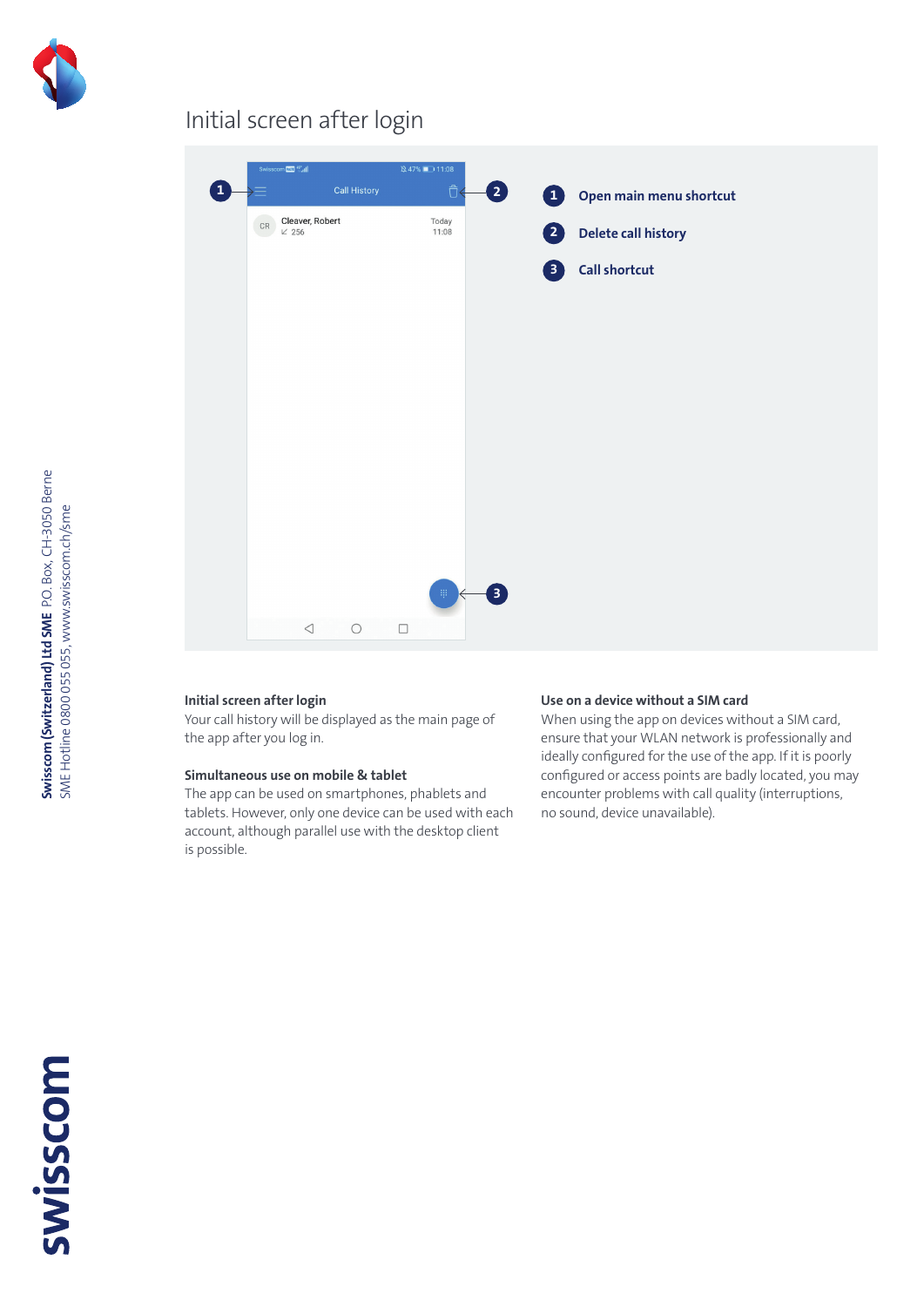

## Main menu



## **Open main menu**

You can open the main menu by swiping from the left side of the screen to the right or by clicking on the three bars in the top left-hand corner.

### **Call**

Copy a number from the clipboard or dial it manually. If you have set up a Combox, you can access your messages directly by holding down the 1 key or by selecting the COMBOX menu from the main menu.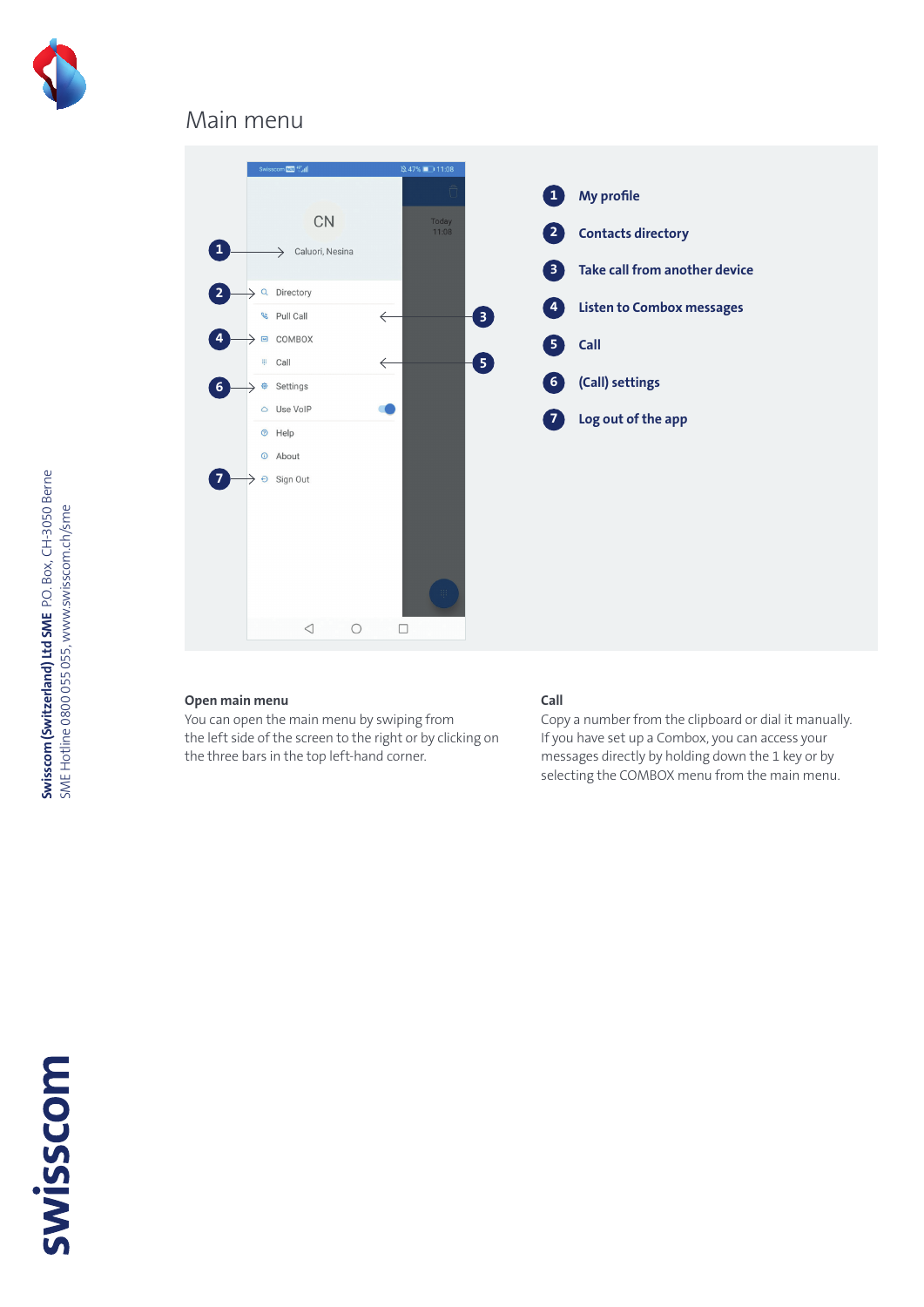

## Directory search



## **Contact list**

When you open the search screen, no contacts will be displayed.

## **Contact search**

You can search in the local directory on the device. To search, you need to enter a number or letter. You can search within the following fields: surname, first name, telephone number.

Please note:

- You cannot search by company name, address or e-mail address.
- To search for a phone number if local contacts are stored **without** the country prefix: Search for example with 044.
- To search for a phone number if local contacts are stored **with** the country prefix: Search for example with +4144 or 44.

### **Search results**

Found contacts are displayed into two sections. Search results from the local directory are listed in the section entitled "Quick Results".

### **Name resolution**

Please note that, in some cases, contacts' names may not be displayed during incoming calls or in your call history (local contacts with Android 10).

**Swisscom (Switzerland) Ltd SME** P.O. Box, CH-3050 Berne SME Hotline 0800 055 055, www.swisscom.ch/sme

Swisscom (Switzerland) Ltd SME P.O. Box, CH-3050 Berne SME Hotline 0800 055 055, www.swisscom.ch/sme